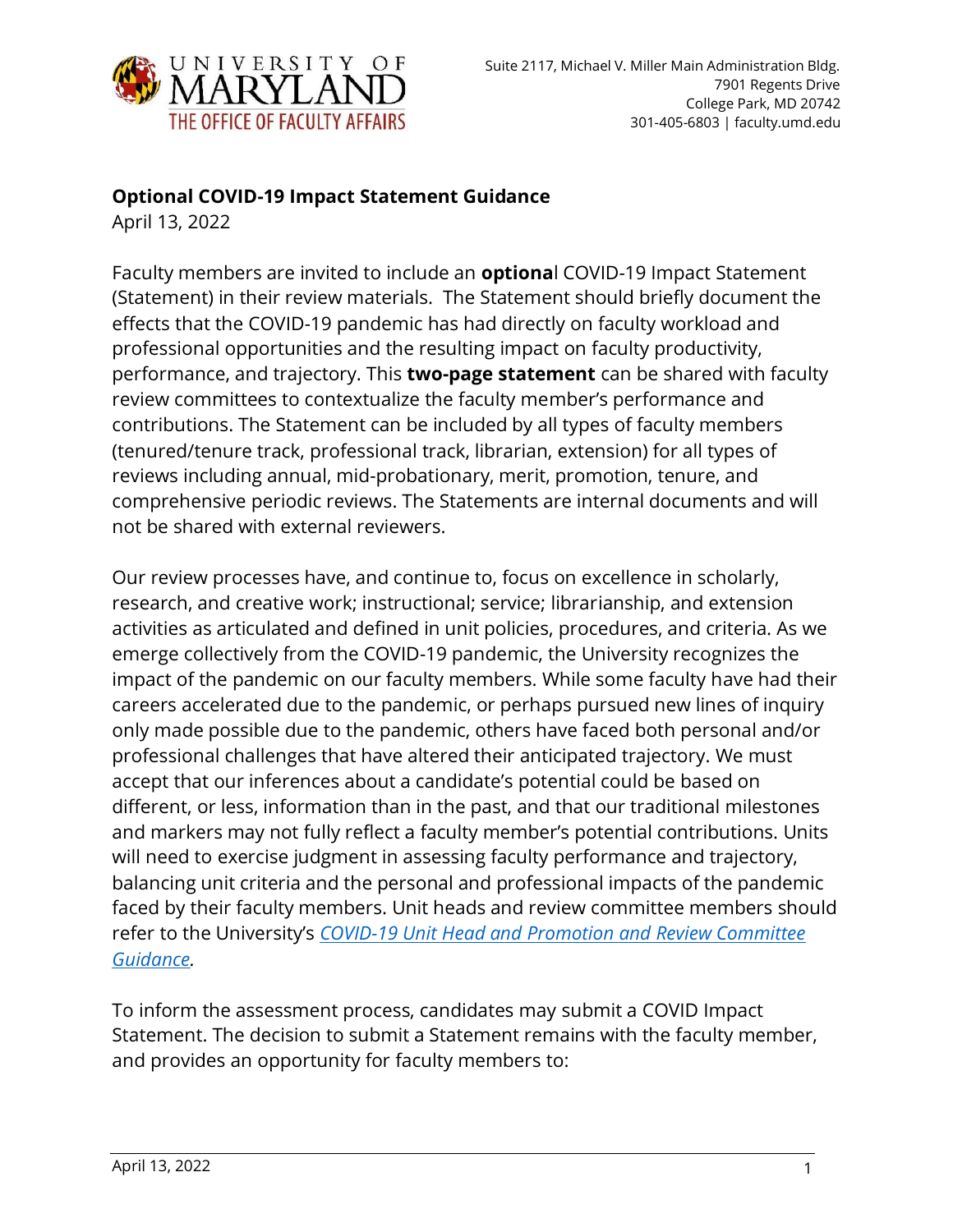- Describe the faculty member's workload, performance, and trajectory prior to COVID.
- Describe the impact that COVID has had on workload and professional opportunities and the resulting impact on faculty productivity, performance, and trajectory in each of the relevant areas of specialization (e.g., research, scholarship, creative activity, teaching, advising, service, librarianship).
- Describe how the faculty member has adapted, continues to adapt, and/or sought to adapt their work in light of COVID's impact to continue or re-build their trajectory.
- Contextualize accomplishments and challenges related to the pandemic for internal audiences.

While faculty members may elect to include personal challenges (e.g., dependent care, personal and/or dependent health challenges) faced during the pandemic, they should refrain from disclosing specific details. For example, a simple statement that the faculty member faced caregiving challenges that impacted research productivity, or that caregiving responsibilities required the faculty member to modify engagement in their teaching and service responsibilities, would suffice. Similarly, a statement that a faculty member's own health challenges – or that of a family member – impacted research productivity is sufficient.

Beyond the two-page limitation, faculty members have discretion on how they wish to organize their Statements, but may wish to do so based on relevant evaluative categories (e.g., research/scholarship/creative works; teaching, to include mentoring and advising; service; librarianship; and extension).

The below factors are illustrative of the types of COVID-19 impacts that faculty members may have experienced and/or continue to experience.

## **Research/Scholarship/Creative Works**

- Limitations on the ability to travel to conduct research.
- Limitations on the ability to conduct research, for example, access to labs, studios, animals, clinical settings, field settings, human subjects, archives, libraries, etc.
- Limitations due to remote office infrastructure (e.g., printers, computing, adequate internet access and availability, ability to access data remotely).
- Limitations on access to funds to support research.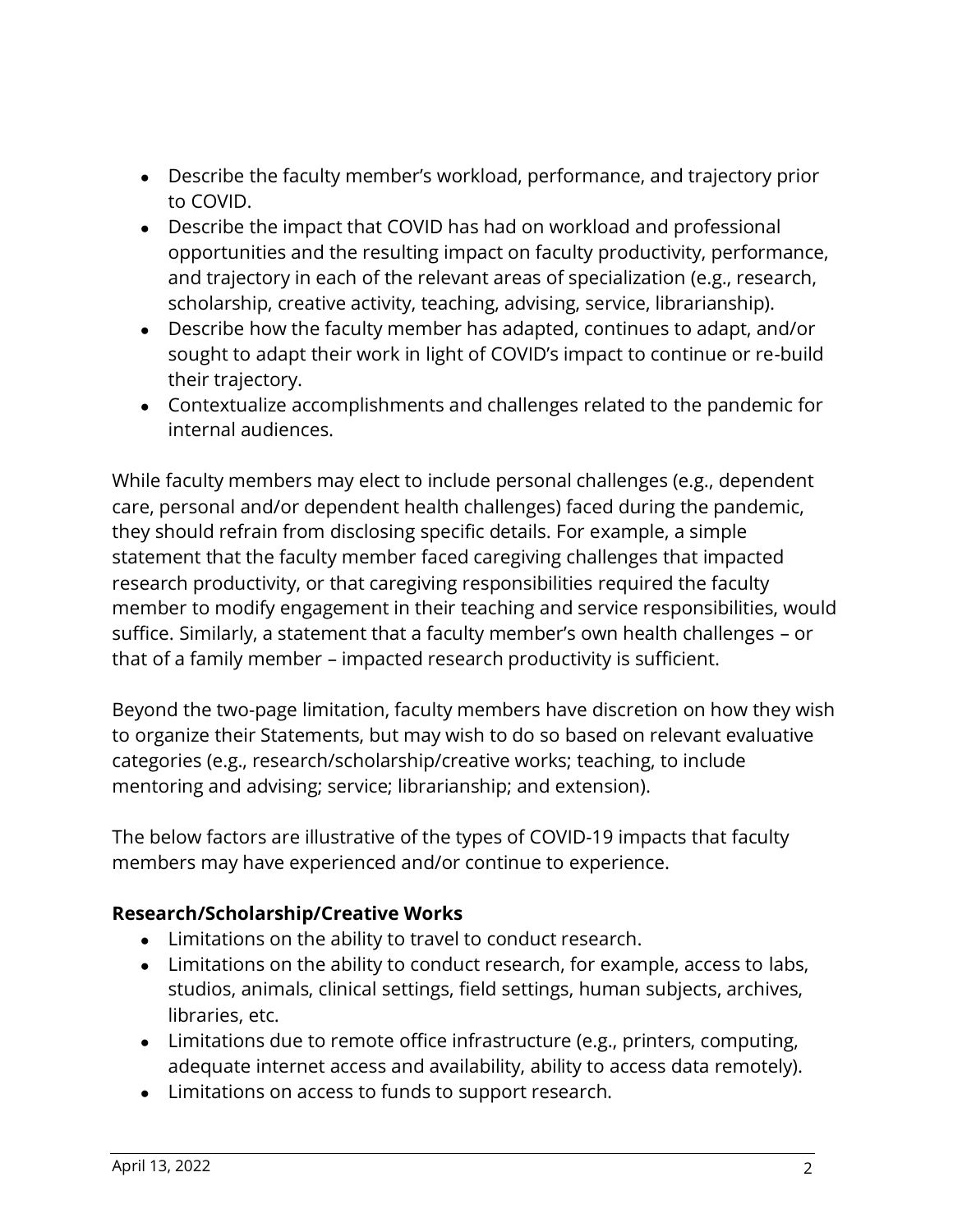- Impacts on productivity due to COVID-related safety protocols in the relevant work or research spaces (e.g., labs, work spaces).
- Impacts on time to conduct research due to learning new teaching methods, (re)developing courses for remote and/or online delivery.
- Impacts on time to conduct research due to greater time spent on supporting and mentoring students/postdocs, or other student-focused activities.
- Impacts on time to analyze data, write, or engage in essential research activities.
- Delays in editorial decisions related to publications (e.g., journal articles, book manuscripts).
- Cancellations of or modifications to professional conferences.
- Closing of performance venues, exhibition venues, and/or cancellation of planned performances or exhibitions, etc.
- Restricted access to supplies/disruption in supply chains relevant to research.
- Adapting to new disruptions involved in remote work (i.e., multiple people sharing remote work spaces).
- Impacts on the ability to conduct research or engage in scholarly or creative activities due to personal challenges (e.g., eldercare, school and daycare closures, family health).

# **Teaching**

- Significant time to reconfigure courses, syllabi, and other materials for remote/online, in person, and/or blended instruction format.
- Significant effort related to adopting new teaching formats as a result of the pivot to remote/online instruction and learning (including participation in professional training sessions such as those offered by TLTC).
- Significant effort required to address the complexity related to evaluating student work due to course delivery changes.
- Significant effort required to acquire, learn, and configure new infrastructure at home and/or in remote work environments to successfully engage in online/remote instruction (e.g., new technologies, augmenting internet connectivity, setting up a space, finding quiet spaces, etc.).
- Significant effort and time devoted to student care, stress, and mental health concerns.
- Reallocation of time and focus related to ensuring content delivery through multiple instructional formats.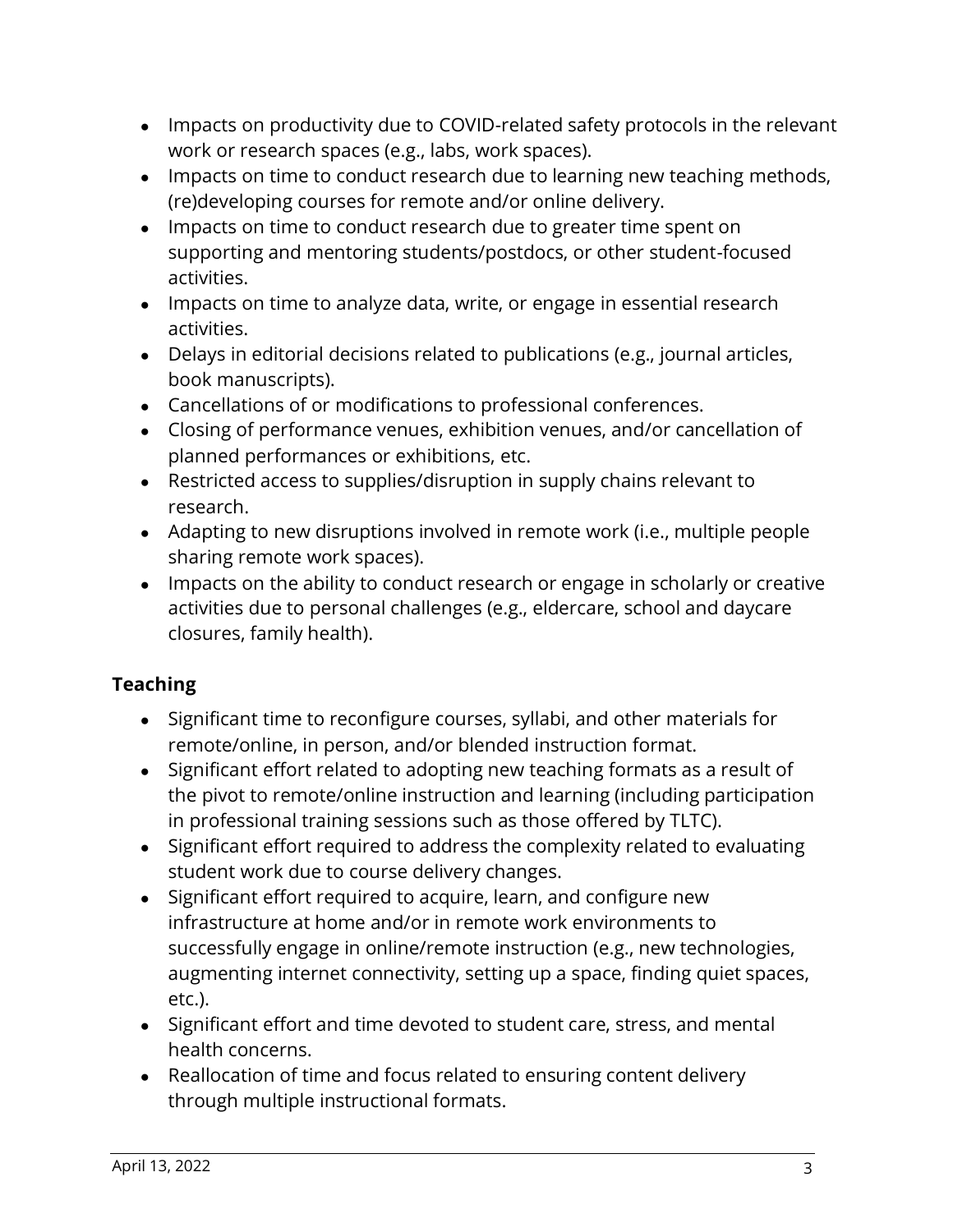- Management of disruptions and the need for multitasking required for blended, online, and simultaneous face-to-face and remote instruction.
- Management of new complexities when interacting with students (e.g., advising and mentoring) who face pandemic-related and other challenges.
- Significant time constraints and challenges created by personal challenges (e.g., eldercare, school and daycare closures, family health).

### **Extension**

- Limitations on access to communities, research settings, and resources for extension/outreach.
- Limitations of service population technology infrastructure (e.g., computing devices, internet access) and ability to engage in digital content/programs (i.e., digital skills).
- Limitations on travel.
- Limitations and/or disruptions to engagement with community-based organizations and institutions.
- Challenges or inability to move programs and content online due to the nature of the services and/or programs (i.e., requires "hands on" demonstrations such as working with livestock, farming).
- Disruptions to in-person programming and moving to online programming.
- Disruptions that limit the ability to engage in Extension scholarship and service activities.
- Shifts in local and community priorities that impacted activities and funding (e.g., pausing some while others became immediate high priorities).
- Impacts on the ability to engage in Extension activities due to personal challenges (e.g., eldercare, school and daycare closures, family health).

## **Librarianship**

- Impacts on performance of core librarianship functions due to the closure and/or limited operations of library buildings and inability to access physical collections.
- Challenges of engaging with service communities (e.g., students, faculty, staff) due to the pivot to online/remote service provision.
- Challenges of migrating instructional programs/workshops online.
- Challenges of migrating and/or creating exhibits/programs online.
- Limitations on travel.
- Limitations on the ability to attend professional conferences/meetings.